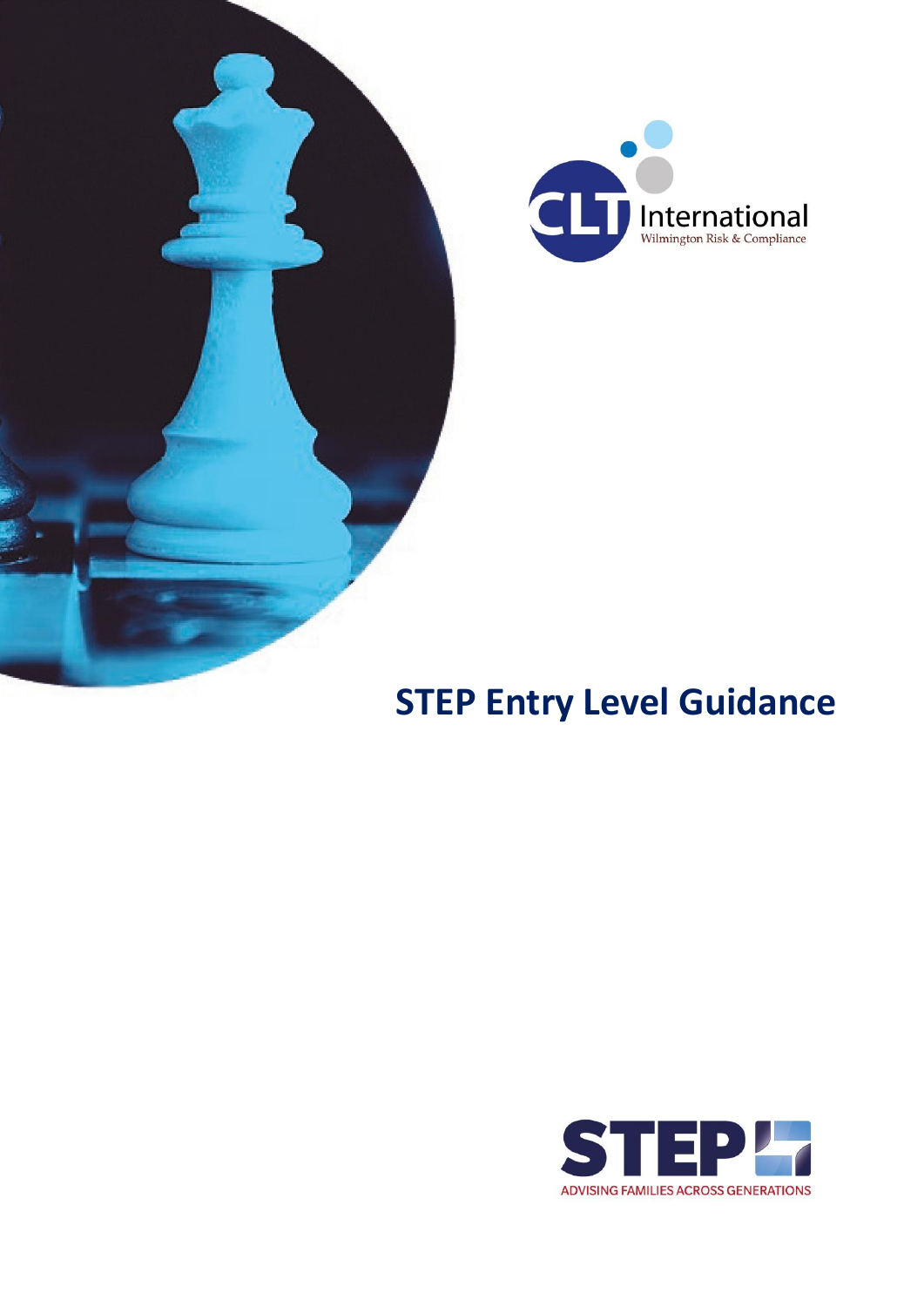### STEP's Qualifications and Membership Framework

Gaining credits from STEP qualifications, other prior qualifications and from industry experience enables you to progress through STEP's membership categories to become a STEP Student, Affiliate, Associate and finally, a Full member (a TEP).

| <b>Entry</b>    | You need 60 Entry Level (EL) credits to become a STEP Affiliate member, which can be                                                                                                    |
|-----------------|-----------------------------------------------------------------------------------------------------------------------------------------------------------------------------------------|
| <b>Level</b>    | demonstrated or achieved through a combination of:                                                                                                                                      |
|                 |                                                                                                                                                                                         |
|                 | completion of (a) STEP Certificate(s) (worth 30 EL credits each);                                                                                                                       |
|                 | accreditation of a relevant prior qualification (APCL, worth a maximum of 30 EL<br>$\bullet$                                                                                            |
|                 | credits);                                                                                                                                                                               |
|                 | accreditation of relevant prior experiential learning through work experience (APEL,                                                                                                    |
|                 | worth a maximum of 30 EL credits).                                                                                                                                                      |
|                 |                                                                                                                                                                                         |
|                 | Whilst studying a STEP Certificate, you will need to be a STEP Student member. STEP Student<br>members can state this on their CV, business cards and within their email signature, but |
|                 | there are no post-nominals for this category of membership.                                                                                                                             |
|                 |                                                                                                                                                                                         |
|                 | Once you have 60 EL credits, you can become a STEP Affiliate member. STEP Affiliate                                                                                                     |
|                 | members can state this on their CV, business cards and within their email signature, but                                                                                                |
|                 | there are no post-nominals for this category of membership.                                                                                                                             |
| <b>Diploma</b>  | Along with being eligible to become a STEP Affiliate member, once you have 60 EL credits                                                                                                |
| <b>Level</b>    | you will also be eligible to study at Diploma Level and enrol onto STEP Advanced Certificates                                                                                           |
|                 | (which can be combined to lead to a STEP Diploma).                                                                                                                                      |
|                 |                                                                                                                                                                                         |
|                 | Once you have completed two STEP Advanced Certificates, you may upgrade to become a<br>STEP Associate member. STEP Associate members can state this on their CV, business cards         |
|                 | and within their email signature, but there are no post-nominals for this category of                                                                                                   |
|                 | membership.                                                                                                                                                                             |
| <b>Practice</b> | Once you have completed four STEP Advanced Certificates (which comprise a recognised                                                                                                    |
| <b>Level</b>    | STEP Diploma route), you will be eligible to upgrade to STEP Full membership and become a                                                                                               |
|                 | TEP. To do this, you will need to:                                                                                                                                                      |
|                 |                                                                                                                                                                                         |
|                 | demonstrate that you have a minimum of two years of experience in a mid-level or                                                                                                        |
|                 | senior position; and                                                                                                                                                                    |
|                 | complete STEP's Professional Standards Awareness (PSA) case study and confirm<br>$\bullet$                                                                                              |
|                 | that you have read and understood STEP's Code of Professional Conduct.                                                                                                                  |
|                 | You can complete the PSA case study at any time during your studies with STEP, or as a CPD                                                                                              |
|                 | activity at any level of membership.                                                                                                                                                    |
|                 |                                                                                                                                                                                         |
|                 | Once upgraded, a TEP can state that they are a STEP Full member on their CV, business cards                                                                                             |
|                 | and within their email signature, and can use the post-nominal TEP. They can also use the                                                                                               |
|                 | STEP logo and should refer to the logo guidelines.                                                                                                                                      |

Please note: those who are already STEP Affiliates, Associates or TEPs can enrol directly onto a STEP Advanced Certificate/Diploma and do not need to obtain further Entry Level credits.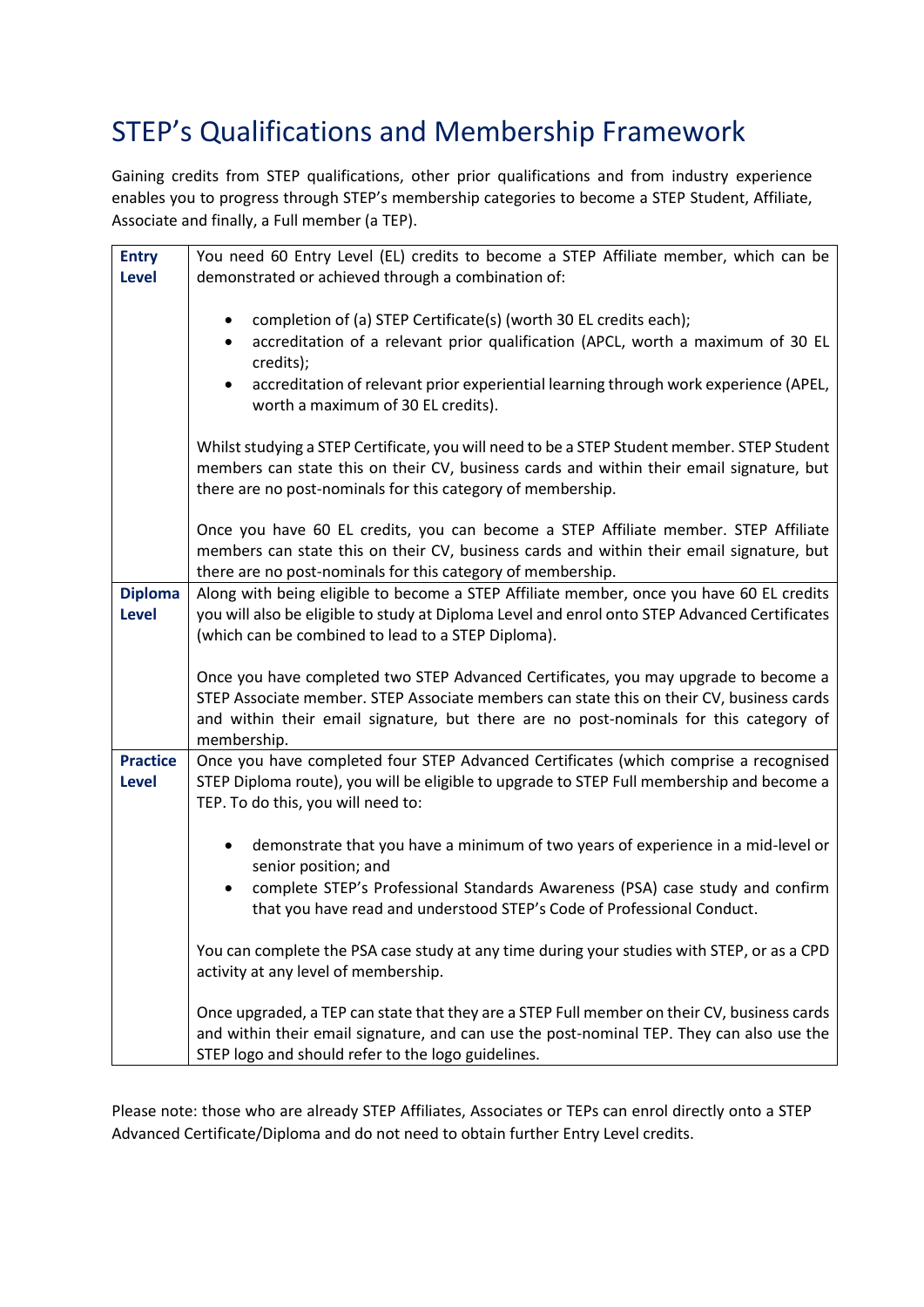### Accreditation of Prior Learning

Accreditation of Prior Learning is the process used to award Entry Level credits based on learning you have obtained previously, either through relevant qualifications (APCL) or work experience (APEL).

### **Categories**

There are two different categories of Accreditation of Prior Learning which, when combined, can lead to the 60 Entry Level credits required to become a STEP Affiliate member and enrol onto STEP Advanced Certificates:

#### **1) Accreditation of Prior Certificated Learning (APCL)**

This application is for those with a prior qualification set at Level 4 or above which has been formally assessed and certified by an educational institution (e.g. a University), a recognised training provider or a professional body. The qualification must cover financial, legal or wealth related content and should equip the individual to:

- i) undertake further, higher level, professional study;
- ii) work within the profession of wealth management and administration.

#### **2) Accreditation of Prior Experiential Learning (APEL)**

This application is for those with at least 12 months' work experience in a practical position within a relevant industry, undertaking work relevant to STEP (i.e. trusts, estates, taxation, accounting, private client or wealth management).

If you only have the relevant qualifications/experience to apply for **either** APCL **or** APEL, you will need to complete a STEP Certificate to supplement the 30 EL credits obtained through your application (STEP Certificates are also worth 30 EL credits).

#### *The requirement of currency*

The qualification on which an APCL application is based must have been completed no more than five years from the date of the APCL application, unless the applicant is able to demonstrate that their learning has remained current by way of regular CPD.

The work experience on which an APEL application is based should have taken place no longer than 12 months prior to the date of the APEL application. Exceptions will only be made in exceptional circumstances, with due regard to the Equality Act 2010.

CLT International are not required to accept an enrolment onto an Advanced Certificate where the relevant APL application(s) were made more than 12 months earlier. In this instance, a new APL application(s) may need to be submitted. However, a successful APL application will remain current for the duration of the candidate's Entry Level studies should they be enrolled onto a STEP Certificate (even if this exceeds 12 months).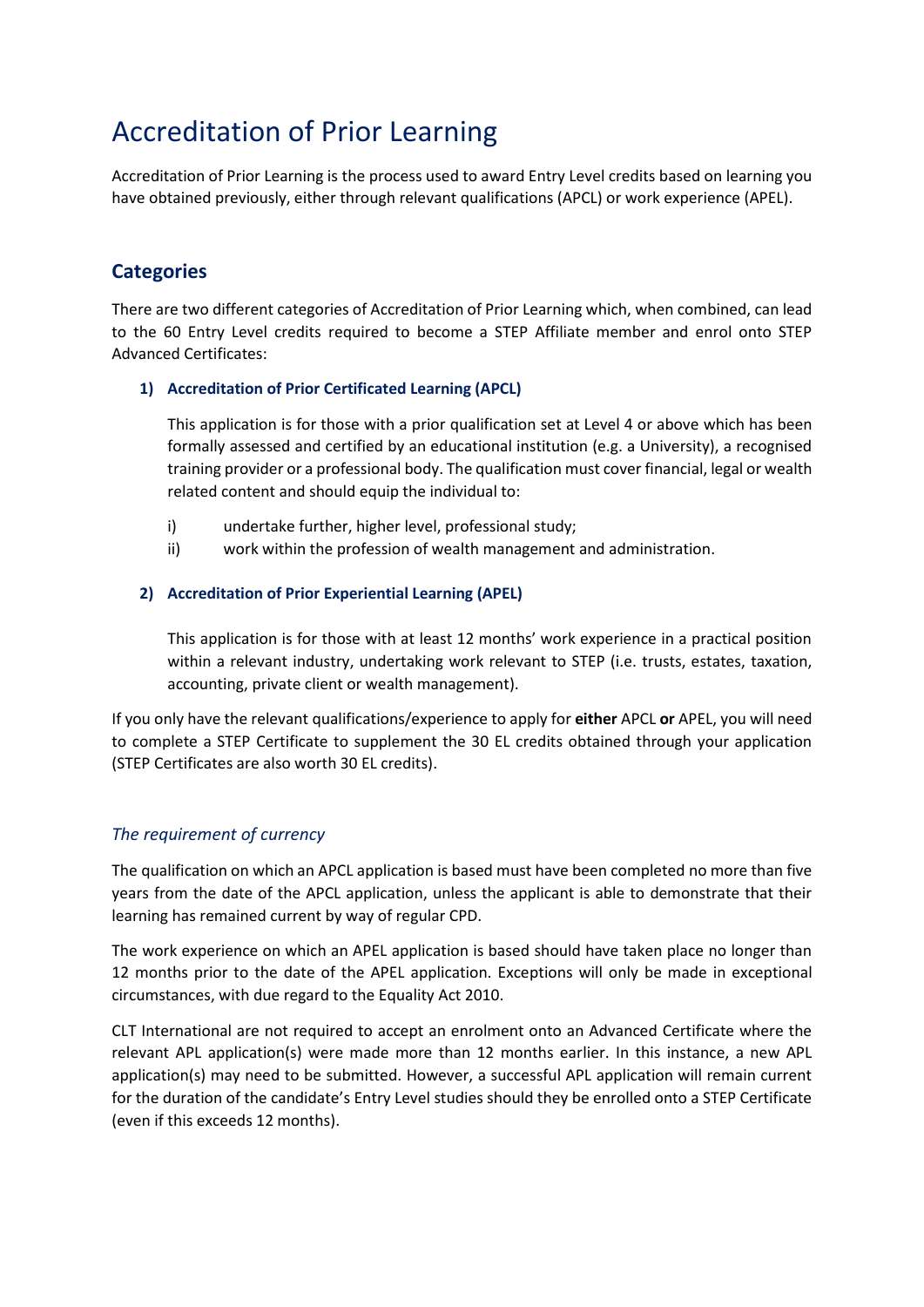#### *Fees*

It costs £50 (+ UK VAT, if applicable) for each APCL or APEL application to be considered by the Admissions Team. The combined fee for applying for both APCL and APEL is therefore £100 (+ UK VAT, if applicable). The fees are non-refundable; however, payment will only be taken for successful applications.

#### *Timescale for consideration of applications*

Receipt of applications will be confirmed by email. A decision as to whether an application has been successful will be communicated to the applicant within 3-5 working days of the confirmation of receipt. If further information or supporting evidence is requested, the 3-5 working day timeframe will restart from the date the further information or supporting evidence is received.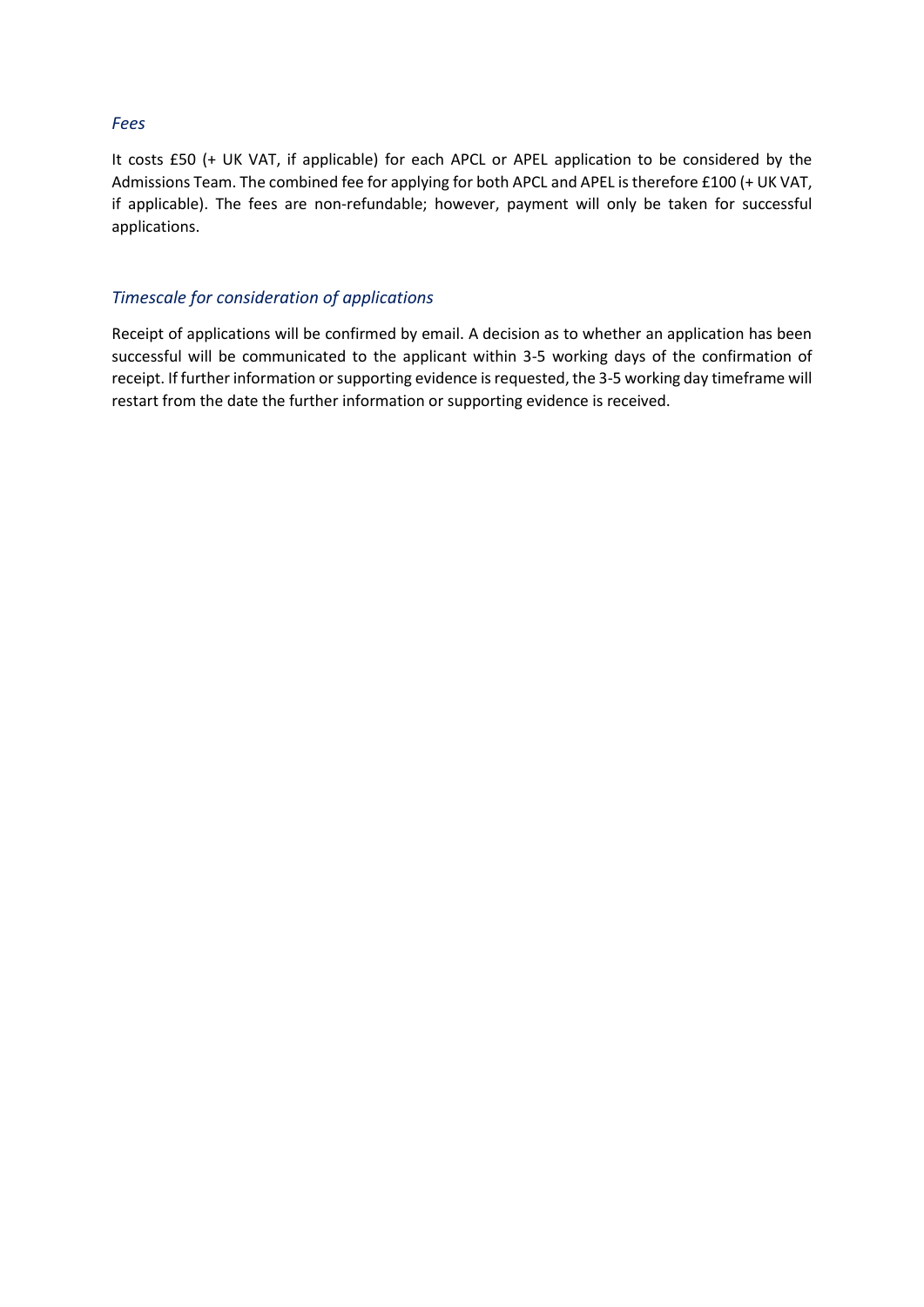### Accreditation of Prior Certificated Learning (APCL)

APCL applications consider learning which has been formally assessed and certified by an educational institution (e.g. a University), a recognised training provider or a professional body. The qualification must cover subject matter similar to that of the STEP qualifications. This includes the following key areas of professional practice:

- Estates
- Trusts
- Wills
- Taxation
- Accounting
- Wealth management
- Wealth structuring
- Family business advising
- Financial planning
- Investment

By way of guidance, the following qualifications meet the APCL requirements:

| <b>ACA</b><br>ACCA qualifications (set at Level 4 or above)<br><b>ACIB</b><br>Advocate (in recognition of the professional qualification required to achieve this status)<br><b>ATT</b><br>Bahamas Institute of Financial Services Trustee Diploma<br>Barrister (in recognition of the professional qualification required to achieve this status)<br>Certificate in Offshore Administration<br>CII Diploma in Regulated Financial Planning (and the modules within same)<br>CII Diploma in Financial Planning (and the modules within same)<br>CII Advanced Diploma in Financial Planning (and the modules within same)<br><b>CFA</b><br><b>CMA</b><br>CISI Investment Advice Diploma (Securities/Derivatives/Financial Planning and Advice) - Wealth/Retail<br>CISI Investment Advice Diploma (Financial Planning and Advice) - Financial Planning<br>CISI International Certificate in Advanced Wealth Management - Wealth/Retail<br>CISI Certificate in Paraplanning - Financial Planning<br>CISI Managing Operational Risk in Financial Institutions - Operations<br>CISI Investment Management - Capital Markets/Corporate Finance<br>CISI Advanced Certificate in Global Securities Operations<br>CISI Certificate in Private Client Investment Advice and Management - Wealth/Retail<br>CISI Certificate Financial Planner (CFP)<br>CISI Diploma in Financial Planning |  |
|--------------------------------------------------------------------------------------------------------------------------------------------------------------------------------------------------------------------------------------------------------------------------------------------------------------------------------------------------------------------------------------------------------------------------------------------------------------------------------------------------------------------------------------------------------------------------------------------------------------------------------------------------------------------------------------------------------------------------------------------------------------------------------------------------------------------------------------------------------------------------------------------------------------------------------------------------------------------------------------------------------------------------------------------------------------------------------------------------------------------------------------------------------------------------------------------------------------------------------------------------------------------------------------------------------------------------------------------------------------------------------|--|
|                                                                                                                                                                                                                                                                                                                                                                                                                                                                                                                                                                                                                                                                                                                                                                                                                                                                                                                                                                                                                                                                                                                                                                                                                                                                                                                                                                                |  |
|                                                                                                                                                                                                                                                                                                                                                                                                                                                                                                                                                                                                                                                                                                                                                                                                                                                                                                                                                                                                                                                                                                                                                                                                                                                                                                                                                                                |  |
|                                                                                                                                                                                                                                                                                                                                                                                                                                                                                                                                                                                                                                                                                                                                                                                                                                                                                                                                                                                                                                                                                                                                                                                                                                                                                                                                                                                |  |
|                                                                                                                                                                                                                                                                                                                                                                                                                                                                                                                                                                                                                                                                                                                                                                                                                                                                                                                                                                                                                                                                                                                                                                                                                                                                                                                                                                                |  |
|                                                                                                                                                                                                                                                                                                                                                                                                                                                                                                                                                                                                                                                                                                                                                                                                                                                                                                                                                                                                                                                                                                                                                                                                                                                                                                                                                                                |  |
|                                                                                                                                                                                                                                                                                                                                                                                                                                                                                                                                                                                                                                                                                                                                                                                                                                                                                                                                                                                                                                                                                                                                                                                                                                                                                                                                                                                |  |
|                                                                                                                                                                                                                                                                                                                                                                                                                                                                                                                                                                                                                                                                                                                                                                                                                                                                                                                                                                                                                                                                                                                                                                                                                                                                                                                                                                                |  |
|                                                                                                                                                                                                                                                                                                                                                                                                                                                                                                                                                                                                                                                                                                                                                                                                                                                                                                                                                                                                                                                                                                                                                                                                                                                                                                                                                                                |  |
|                                                                                                                                                                                                                                                                                                                                                                                                                                                                                                                                                                                                                                                                                                                                                                                                                                                                                                                                                                                                                                                                                                                                                                                                                                                                                                                                                                                |  |
|                                                                                                                                                                                                                                                                                                                                                                                                                                                                                                                                                                                                                                                                                                                                                                                                                                                                                                                                                                                                                                                                                                                                                                                                                                                                                                                                                                                |  |
|                                                                                                                                                                                                                                                                                                                                                                                                                                                                                                                                                                                                                                                                                                                                                                                                                                                                                                                                                                                                                                                                                                                                                                                                                                                                                                                                                                                |  |
|                                                                                                                                                                                                                                                                                                                                                                                                                                                                                                                                                                                                                                                                                                                                                                                                                                                                                                                                                                                                                                                                                                                                                                                                                                                                                                                                                                                |  |
|                                                                                                                                                                                                                                                                                                                                                                                                                                                                                                                                                                                                                                                                                                                                                                                                                                                                                                                                                                                                                                                                                                                                                                                                                                                                                                                                                                                |  |
|                                                                                                                                                                                                                                                                                                                                                                                                                                                                                                                                                                                                                                                                                                                                                                                                                                                                                                                                                                                                                                                                                                                                                                                                                                                                                                                                                                                |  |
|                                                                                                                                                                                                                                                                                                                                                                                                                                                                                                                                                                                                                                                                                                                                                                                                                                                                                                                                                                                                                                                                                                                                                                                                                                                                                                                                                                                |  |
|                                                                                                                                                                                                                                                                                                                                                                                                                                                                                                                                                                                                                                                                                                                                                                                                                                                                                                                                                                                                                                                                                                                                                                                                                                                                                                                                                                                |  |
|                                                                                                                                                                                                                                                                                                                                                                                                                                                                                                                                                                                                                                                                                                                                                                                                                                                                                                                                                                                                                                                                                                                                                                                                                                                                                                                                                                                |  |
|                                                                                                                                                                                                                                                                                                                                                                                                                                                                                                                                                                                                                                                                                                                                                                                                                                                                                                                                                                                                                                                                                                                                                                                                                                                                                                                                                                                |  |
|                                                                                                                                                                                                                                                                                                                                                                                                                                                                                                                                                                                                                                                                                                                                                                                                                                                                                                                                                                                                                                                                                                                                                                                                                                                                                                                                                                                |  |
|                                                                                                                                                                                                                                                                                                                                                                                                                                                                                                                                                                                                                                                                                                                                                                                                                                                                                                                                                                                                                                                                                                                                                                                                                                                                                                                                                                                |  |
|                                                                                                                                                                                                                                                                                                                                                                                                                                                                                                                                                                                                                                                                                                                                                                                                                                                                                                                                                                                                                                                                                                                                                                                                                                                                                                                                                                                |  |
|                                                                                                                                                                                                                                                                                                                                                                                                                                                                                                                                                                                                                                                                                                                                                                                                                                                                                                                                                                                                                                                                                                                                                                                                                                                                                                                                                                                |  |
|                                                                                                                                                                                                                                                                                                                                                                                                                                                                                                                                                                                                                                                                                                                                                                                                                                                                                                                                                                                                                                                                                                                                                                                                                                                                                                                                                                                |  |
| CISI Diploma in Investment Compliance - Compliance/Risk                                                                                                                                                                                                                                                                                                                                                                                                                                                                                                                                                                                                                                                                                                                                                                                                                                                                                                                                                                                                                                                                                                                                                                                                                                                                                                                        |  |
| CISI Diploma in Investment Operations                                                                                                                                                                                                                                                                                                                                                                                                                                                                                                                                                                                                                                                                                                                                                                                                                                                                                                                                                                                                                                                                                                                                                                                                                                                                                                                                          |  |
| <b>CISI Diploma in Capital Markets</b>                                                                                                                                                                                                                                                                                                                                                                                                                                                                                                                                                                                                                                                                                                                                                                                                                                                                                                                                                                                                                                                                                                                                                                                                                                                                                                                                         |  |
| CISI Diploma in Corporate Finance                                                                                                                                                                                                                                                                                                                                                                                                                                                                                                                                                                                                                                                                                                                                                                                                                                                                                                                                                                                                                                                                                                                                                                                                                                                                                                                                              |  |
| CISI Chartered Wealth Manager Qualification                                                                                                                                                                                                                                                                                                                                                                                                                                                                                                                                                                                                                                                                                                                                                                                                                                                                                                                                                                                                                                                                                                                                                                                                                                                                                                                                    |  |
| CISI Diploma in Wealth Management                                                                                                                                                                                                                                                                                                                                                                                                                                                                                                                                                                                                                                                                                                                                                                                                                                                                                                                                                                                                                                                                                                                                                                                                                                                                                                                                              |  |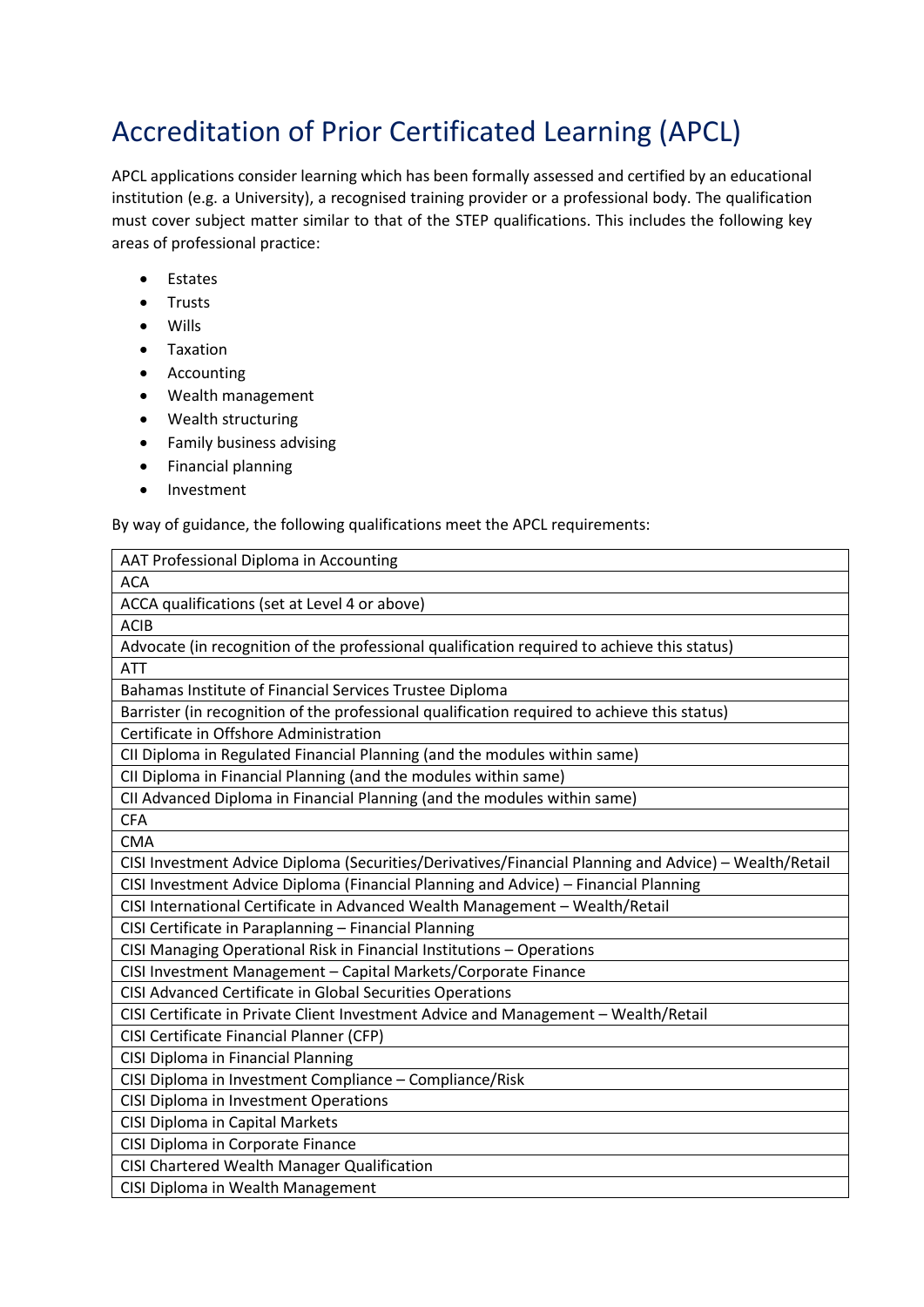| CLT Scotland Specialist Paralegal Qualifications in Wills, Trusts and Executries                |  |  |
|-------------------------------------------------------------------------------------------------|--|--|
| CLT Specialist Paralegal Qualification in Wills, Probate and Administration                     |  |  |
| <b>CTA</b>                                                                                      |  |  |
| Degree in law, accounting, finance, economics or business studies                               |  |  |
| <b>FINRA Series 7</b>                                                                           |  |  |
| ICA International Advanced Certificate in Regulatory Compliance                                 |  |  |
| ICA International Advanced Certificate in Anti Money Laundering                                 |  |  |
| ICA Advanced Certificate in Legal Compliance                                                    |  |  |
| ICA International Diploma in Governance, Risk and Compliance                                    |  |  |
| ICA International Diploma in Anti Money Laundering                                              |  |  |
| ICA Professional Postgraduate Diploma in Governance, Risk & Compliance                          |  |  |
| <b>ICSA International Finance and Administration</b>                                            |  |  |
| ILEX Law of Wills and Succession paper                                                          |  |  |
| <b>ILEX Probate Practice paper</b>                                                              |  |  |
| Institute of Professional Will Writers Entry Examination                                        |  |  |
| Lawyer (in recognition of the professional qualifications required to achieve this standard)    |  |  |
| <b>MBA</b>                                                                                      |  |  |
| Notary (in recognition of the professional qualifications required to achieve this standard)    |  |  |
| RICS - Property, Finance and Investment Pathway                                                 |  |  |
| SOLAS Executry Procedure paper                                                                  |  |  |
| Solicitor (in recognition of the professional qualifications required to achieve this standard) |  |  |
| SOLLA Later Life Adviser Accreditation                                                          |  |  |
|                                                                                                 |  |  |

#### *Application procedure*

A formal application must be made regardless of whether the qualification held is listed above.

If listed, only the title of the qualification and the date of award needs to be stated on the APCL form. If the qualification is not listed, applicants will need to provide details of the qualification's academic content (syllabus) and the level and volume of study.

All applications should be supported by a scanned copy of the qualification completion certificate or other supporting evidence, plus a copy of the course syllabus if the qualification is not listed above.

Applicants may rely on more than one prior qualification to meet the APCL requirements, but please note that a maximum of 30 EL credits can be obtained from APCL. All qualifications relied upon must be set at Level 4 or above (multiple Level 1, 2 or 3 qualifications will not equate to a Level 4 for the purposes of an APCL application).

#### *How your APCL application will be assessed*

Decisions regarding APCL are made by the Admissions Team and are a matter of academic judgement. The main considerations are:

- whether your prior qualification has been challenging and rigorous enough to allow you to undertake study at STEP Diploma Level with a reasonable expectation of success; and
- whether your qualification equips you to perform as a professional within the wealth management and administration industry.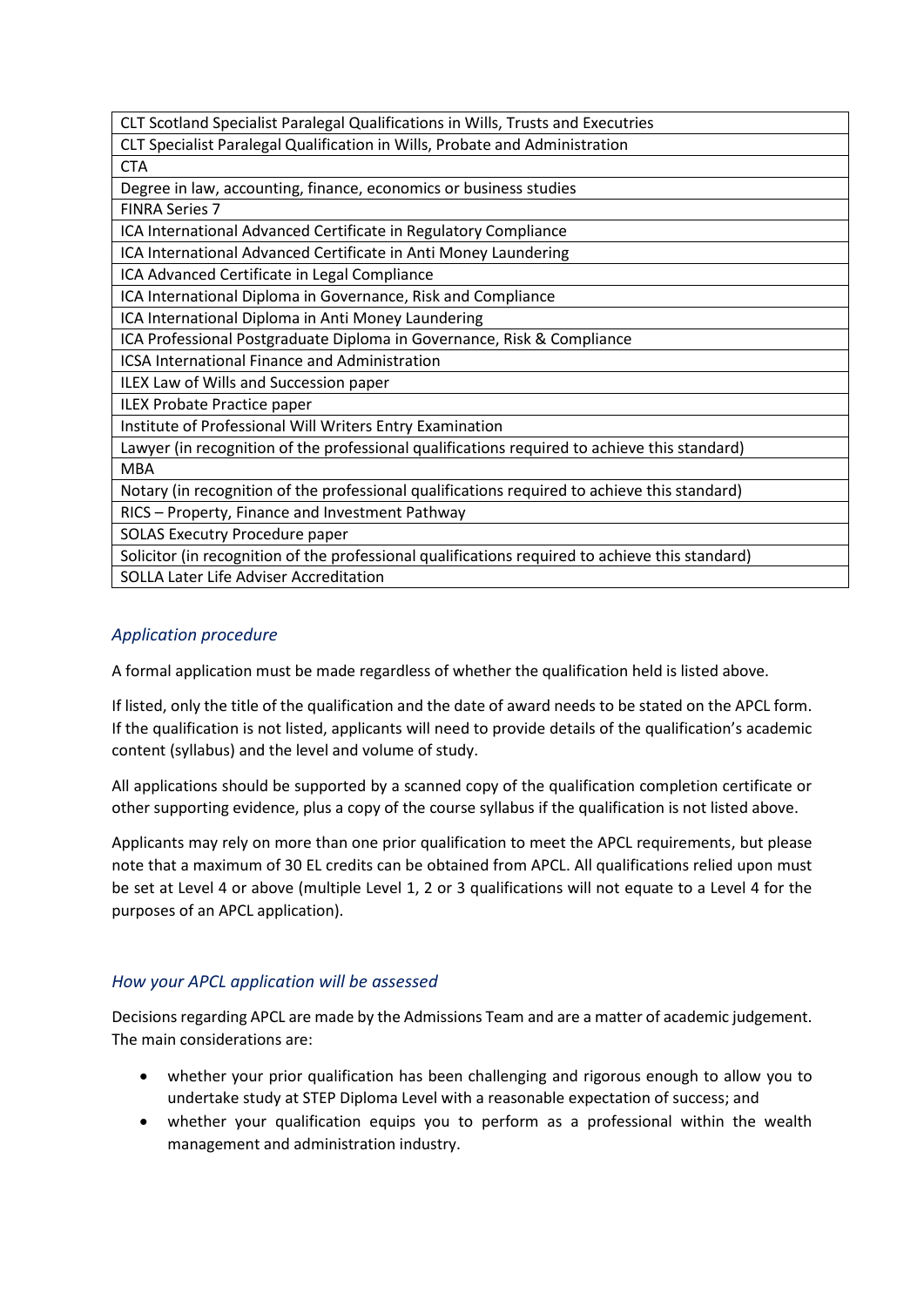### Accreditation of Prior Experiential Learning (APEL)

APEL accredits learning from work experience. Applicants must have at least 12 months' experience working in a role related to the subject matter of the STEP qualifications. The role need not be senior in nature – learning which takes place while in a junior role under supervision is admissible. However, the work experience on which an APEL application is based should have taken place no longer than 12 months prior to the date of the APEL application. Exceptions will only be made in exceptional circumstances, with due regard to the Equality Act 2010.

Please note that Entry Level experience will not be appropriate for an application to upgrade to Full STEP membership (TEP) and is therefore distinguished from Practice Level experience. Practice Level experience is where those who have completed a STEP Diploma and wish to become a Full STEP member should apply to STEP to prove that they have at least two years' mid-senior experience in a client-facing role or role independent of direct supervision.

#### *Application procedure*

Applicants are required to detail the nature and level of their work on their APEL form.

Applicants should begin with their current role; if an applicant has been in their current role for at least 12 months, any prior experience does not need to be noted. However, if an applicant has less than 12 months' experience in their current role, they should also provide details of any other relevant roles which they have worked in within the last 12 months.

For each role, applicants should list the key activities undertaken. Each activity should be relevant to work in the field of trusts, estates and/or wealth management. The aim of collecting the information asked for within the APEL application is to ascertain that the applicant has acquired, through their experience, the knowledge, skills and professional understanding and behaviours relevant to working as a competent professional within the industry.

When completing the form, remember that there is a practical, technical emphasis; this is not about writing an essay on legal/technical principles.

#### *How your APEL application will be assessed*

Decisions regarding APEL are made by the Admissions Team and are a matter of academic judgement. When deciding whether to approve an application, the Admissions Team will consider:

- the extent to which the application demonstrates that learning has been acquired from the experience given;
- the extent to which the application demonstrates a match with the activities and knowledge expected of a professional at the applicant's level within the applicant's field of work; and
- the extent to which the application shows achievement of skills/knowledge to STEP's Entry Level standard.